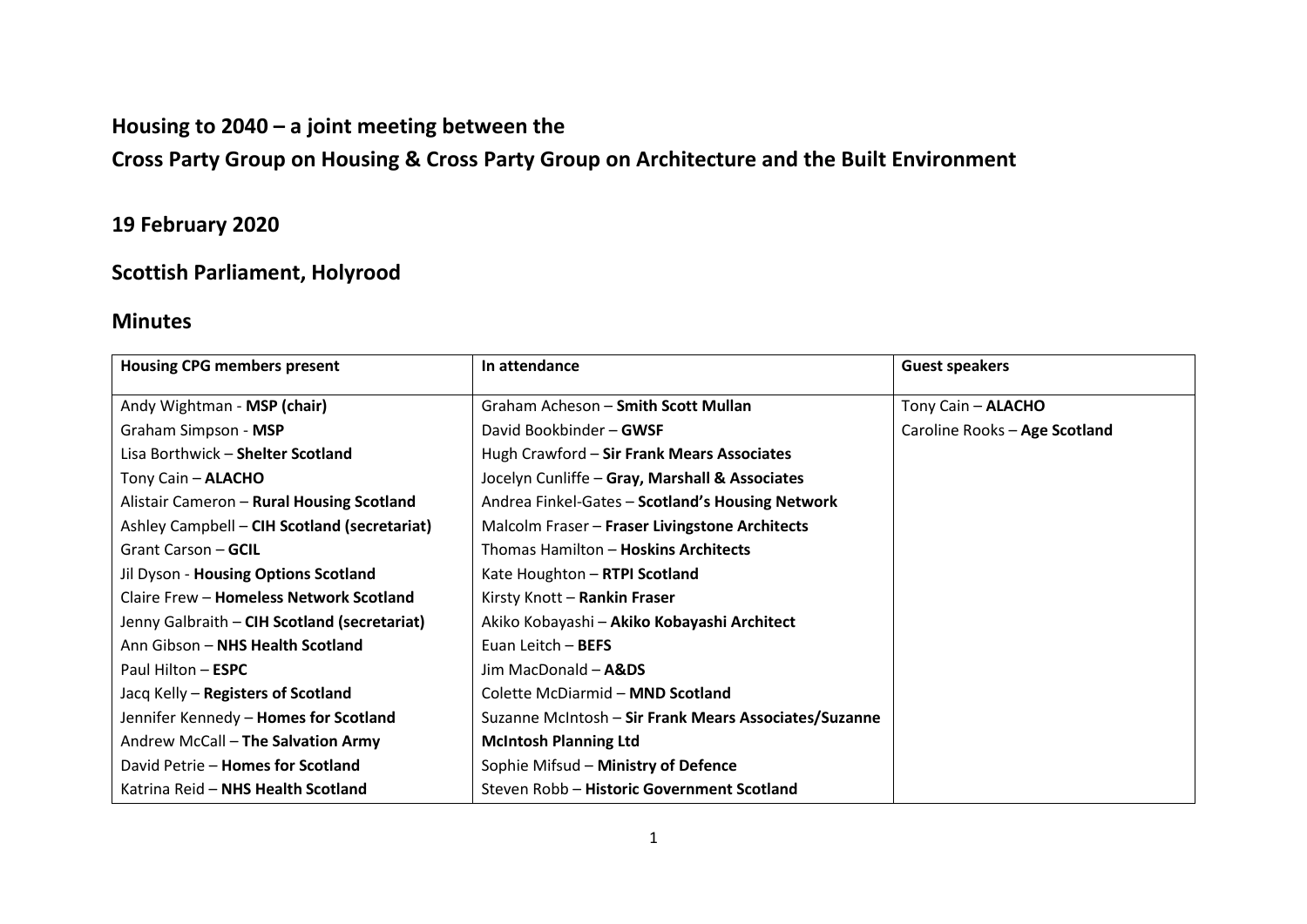| Andy Richardson - Registers of Scotland   | Rowena Statt - Anderson Bell and Christie Architect |  |
|-------------------------------------------|-----------------------------------------------------|--|
| Caroline Rooks - Age Scotland             | Craig Sanderson - Individual                        |  |
| Emma Steel – Scottish Land and Estates    | Alistair Scott - Smith Scott Mullan Architects      |  |
| David Stewart – Scottish Land and Estates | Karen Stevenson – <b>RIAS</b>                       |  |
| Alice Tooms-Moore - Shelter Scotland      | David Sutton - Individual                           |  |
|                                           | Robin Webster - RIAS                                |  |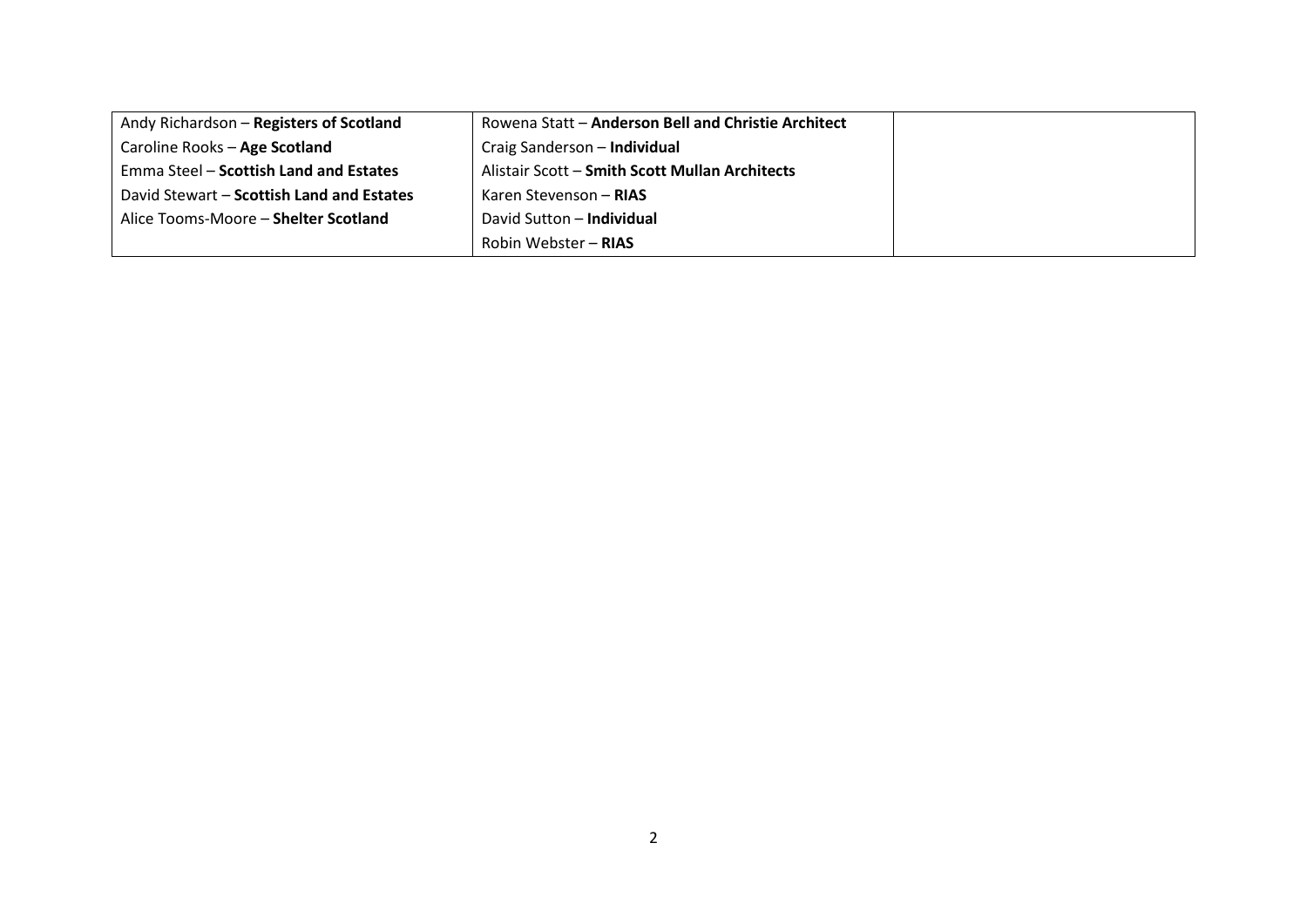| 1. | Welcome<br>and<br>apologies                         | Convenor Andy Wightman MSP welcomed everyone to the meeting, including guests from the Cross Party Group on Architecture and<br><b>Built Environment.</b><br>Apologies were received from from:<br>Caroline Elgar - Scottish Association of Landlords<br>Cllr Peter Barrett - Perth and Kinross Council<br>Sam Foster - Sam Foster Architects<br>Marcelina Hamilton - Scottish Land and Estates<br>Gordon Nelson - Federation of Master Builders<br>Michael Tornow - NHS Health Scotland<br>Steven Tolson - RICS |
|----|-----------------------------------------------------|------------------------------------------------------------------------------------------------------------------------------------------------------------------------------------------------------------------------------------------------------------------------------------------------------------------------------------------------------------------------------------------------------------------------------------------------------------------------------------------------------------------|
| 2. | <b>Minutes of</b><br>the previous<br>meeting        | Minutes were circulated for information but as the previous meeting was not quorate, they will not be published on the Scottish<br>Parliament's website.                                                                                                                                                                                                                                                                                                                                                         |
| 3. | <b>Applications</b><br>for<br>membership            | Application from Homeless Network Scotland was approved.                                                                                                                                                                                                                                                                                                                                                                                                                                                         |
| 4. | <b>Housing to</b><br>$2040 -$<br>subgroup<br>report | Housing to 2040 - subgroup report update and discussion<br>Tony Cain explained how the sub group was established and gave an overview of the report (circulated to members ahead of the<br>meeting). The main points included:                                                                                                                                                                                                                                                                                   |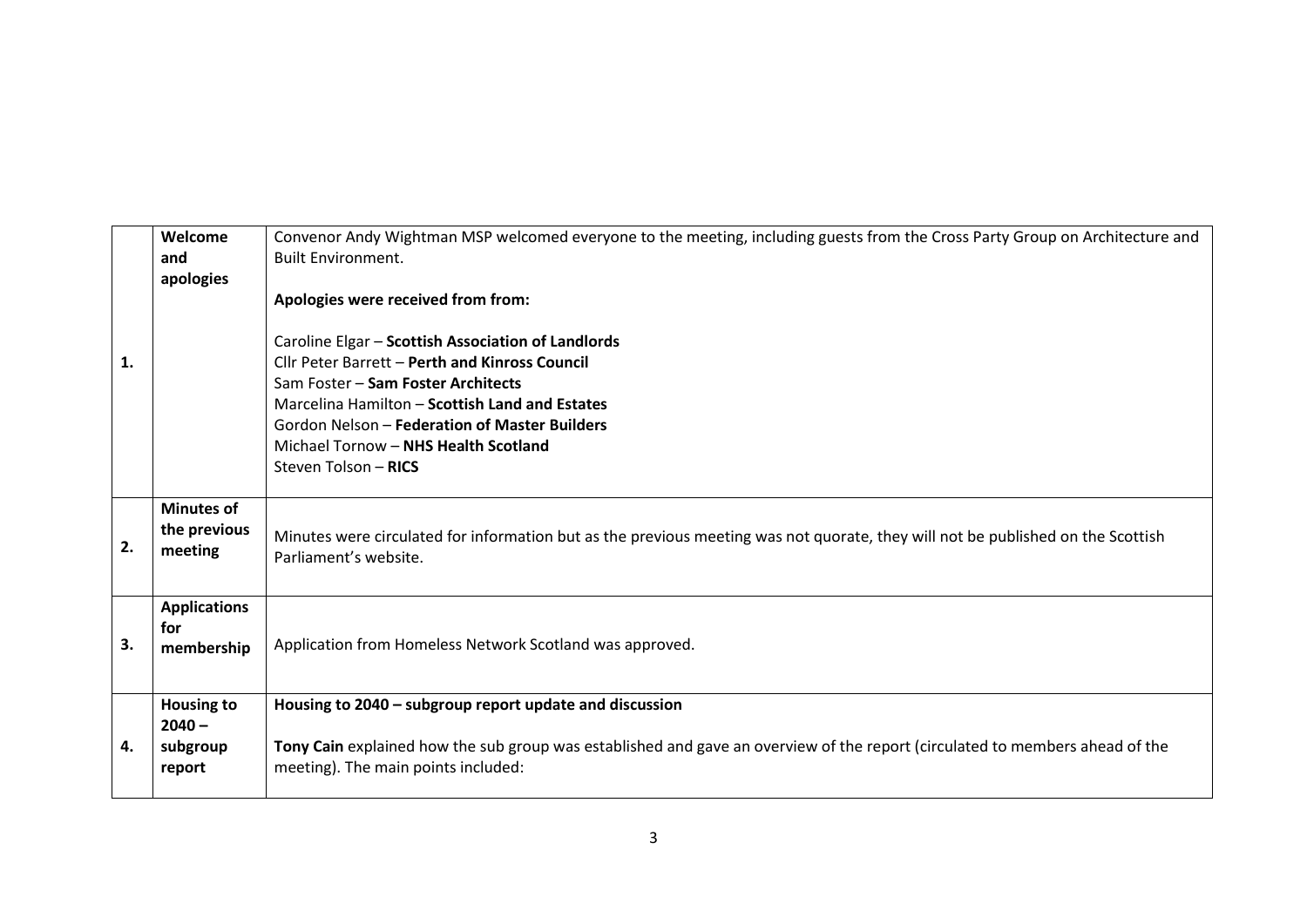| update and | We need a longer-term vision for housing to create a consistency of approach and financial certainty for social landlords.                                                                                                                                                                                        |  |
|------------|-------------------------------------------------------------------------------------------------------------------------------------------------------------------------------------------------------------------------------------------------------------------------------------------------------------------|--|
| discussion | Recent changes in the housing sector including the abolition of the Right to Buy and increased targets for the delivery of                                                                                                                                                                                        |  |
|            | affordable homes mean that for the first time in a generation we are developing more social and affordable homes than are                                                                                                                                                                                         |  |
|            | being lost through sales, planned disposals and demolitions. This raises questions about how many homes we need to build,                                                                                                                                                                                         |  |
|            | what type of homes and where.                                                                                                                                                                                                                                                                                     |  |
|            | The 50,000 affordable homes target has led to significant scaling up of delivery in a relatively short timescale.<br>$\bullet$                                                                                                                                                                                    |  |
|            | The balance of cost for delivering homes at this scale has also shifted to existing social housing tenants. Around 60% of the<br>cost of each new home being delivered is being paid for by tenants through their rents.                                                                                          |  |
|            | The report is bringing together very disparate sectors of the housing industry. All of these groups that contributed have<br>created a very broad consensus on what they feel should be the future of housing policy.                                                                                             |  |
|            | Key points from the report that Tony Cain highlighted included:                                                                                                                                                                                                                                                   |  |
|            | We need to plan housing so that it is next to people's places of work to reduce emissions caused by commuting. The<br>$\circ$<br>report is very focused on climate change and place and space and the planning perspective.                                                                                       |  |
|            | Land and taxation has to get looked at properly, with radical reform considered, not just tinkering with existing tax<br>$\circ$<br>systems.                                                                                                                                                                      |  |
|            | The report does not use the language of crisis and hyperbole, but it is clear there are housing needs in Scotland that<br>need to be addressed and shortfalls in current system and Scotland is wealthy enough to address it.                                                                                     |  |
|            | A critique of the Housing to 2040 vision paper is that it starts by discussing how housing can help other policy<br>$\circ$                                                                                                                                                                                       |  |
|            | agendas and housing is secondary. We must start from the position that housing is a human right, not a means to fix<br>other policy areas.                                                                                                                                                                        |  |
|            | Overall, the report is a powerful synthesis of potentially conflicting views. The sector has produced a large and technical<br>consensus around the direction of travel. We need our politicians to do the same going forward - to develop housing policy<br>that has clear objectives and cross-party consensus. |  |
|            | <b>Questions and comments:</b>                                                                                                                                                                                                                                                                                    |  |
|            | Andy Wightman MSP notes that there is no difficulty in getting cross-party consensus on certain issues, e.g. the need for more                                                                                                                                                                                    |  |
|            | affordable housing and to reduce homelessness. But issues such as finance, delivery, taxation and human rights are much more                                                                                                                                                                                      |  |
|            | complex and therefore difficult to reach consensus on. An attempt to achieve cross party consensus is right, but will not be easy.                                                                                                                                                                                |  |
|            | David Sutton says that the poor quality of private new housing building is striking. Local authorities have developed local standards,                                                                                                                                                                            |  |
|            | and he notes there should be a Scottish national housing standard which could be delivered through the new National Planning                                                                                                                                                                                      |  |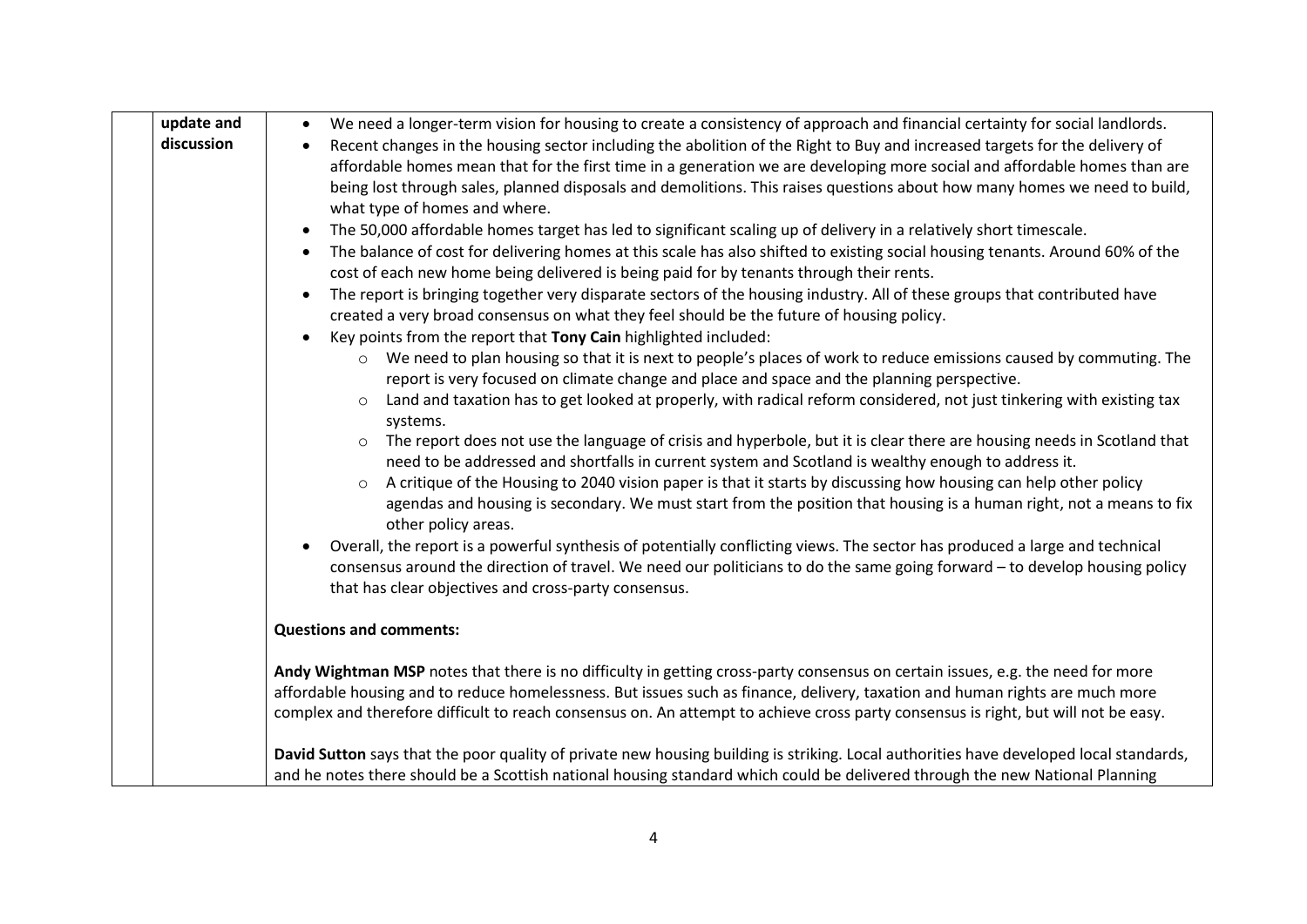| Framework 4. Local communities are often supportive of new social housing as it is a much higher standard than some private<br>developments.                                                                                                                                                                                                                                                                                                                                                    |
|-------------------------------------------------------------------------------------------------------------------------------------------------------------------------------------------------------------------------------------------------------------------------------------------------------------------------------------------------------------------------------------------------------------------------------------------------------------------------------------------------|
| He also notes that there are issues with new housing developments not being adopted (meaning that responsibility for infrastructure<br>such as roads and drainage is not taken on by the local authority and must be managed by residents or an appointed factor). His<br>research through Freedom of Information requests suggest that significant numbers of new homes are in this position.                                                                                                  |
| Tony Cain says the issue of common standards for new build homes has been captured in the report, but not in huge detail. He also<br>notes that discussion around common standards has been ongoing for a number of years with the Scottish Government but actions<br>are not yet being taken forward.                                                                                                                                                                                          |
| Jennifer Kennedy notes that Homes for Scotland would support a national Scottish standard as it would be much easier for<br>developers to deal with than 32 different standards across different local authorities. She also noted that Homes for Scotland felt that<br>they could not sign up to the report drafted by the CPG sub group as it did not reflect all of the views of her organisation but that<br>Homes for Scotland would be submitting their own response to the consultation. |
| The secretariat offered to circulate Homes for Scotland's response to the group.                                                                                                                                                                                                                                                                                                                                                                                                                |
| Hugh Crawford raised the issue of land availability and supply. With the Planning Act a greater role has been given to the National<br>Planning Framework which will help to define where new homes are built. It is a complex issue and difficult to talk about housing in<br>isolation without talking about land supply and infrastructure as well. Would like to make sure we make a sufficient contribution to<br>the Planning Act.                                                        |
| Kate Horton notes that RTPI welcomes the focus on place in the report and the acknowledgement of the role of planners. While we<br>have the right systems and policies in place, there are still many barriers to delivery. The biggest are infrastructure and land. She<br>welcomed the note in the report that we should not simply build on land that is convenient, we should be building on land that best<br>meets housing need.                                                          |
| Tony Cain says it could be part of a human rights approach, but we also need better data on how many people are living in homes<br>that do not suit their needs. In terms of standards for new homes, requirements should be revised to ensure that all homes are more<br>accessible from the start and can be adapted if required.                                                                                                                                                             |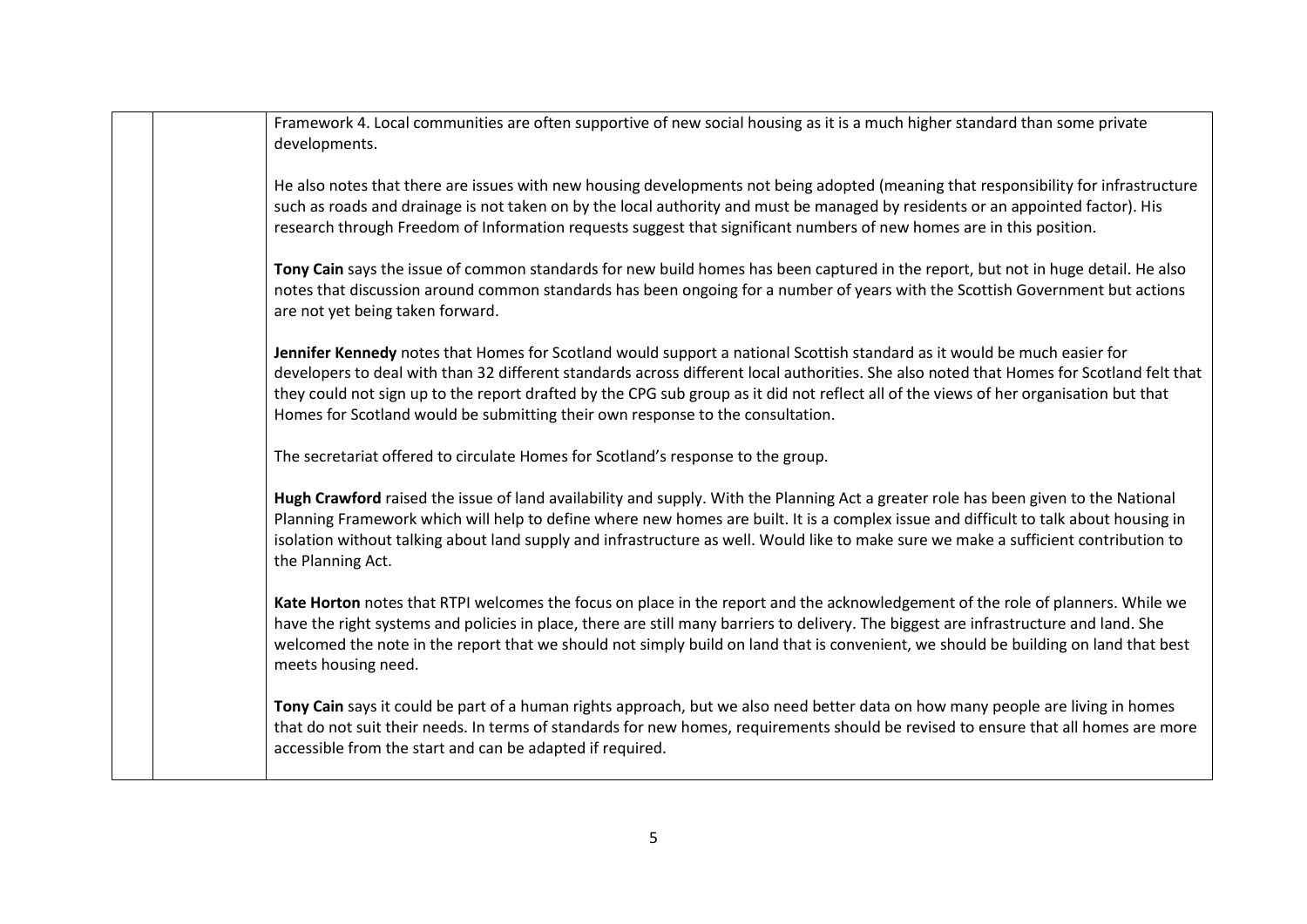**Grant Carson** made reference t[o research which shows a 17,000 shortfall in wheelchair accessible homes.](https://www.horizonhousing.org/media/1522/still-minding-the-step-full-report.pdf) This figure increases significantly when factoring in the ageing population. We need to update housing for varying needs. Our new homes don't just need to be climate friendly, they need to be fully accessible.

**David Stewart** spoke about the need to focus on land for housing and supply. He thinks an important point in the response is about delivering the right homes in the right places. With climate change and demographic change, we need to think about how we make the best use of land. He highlights the Scottish Land Commission's work on public investment led development and the use of vacant and derelict land – we need to reuse brownfield sites that are close to amenities and existing infrastructure.

**Malcolm Fraser** feels the point about CPG support is well made but we also need to note that there has been support in the past for some quite radical ideas e.g. land value capture and that we should not forget about issues like that. We also need to consider compulsory sales orders, structural issues and putting town centre regeneration first. The Scottish National Investment Bank could play a positive role in housing delivery. We must also abolish the 20% VAT charge for repairs and maintenance to encourage investment in existing homes.

**Rowena Statt** notes in many housing projects, planning departments are clear and articulate what they want in terms of quality, but that they have a problem getting into bureaucratic tangle on the way with too many public sector agencies involved. Architects can end up playing a wide range of roles from designers to arbitrators between different organisations involved in the project.

**David Bookbinder** thinks the report does a great job in bringing together the issues of existing homes and new build supply. David highlighted that there is funding for social landlords to acquire homes from the market and that this can be particularly useful in mixed tenure blocks. The acquisition of homes from the market should be much more common and could help to contribute towards increasing affordable housing supply.

**Alastair Scott** notes that evaluation of the regeneration of Craigmillar has been carried out over the last 20 or so years and suggests that successes and failures during this time can be traced to the type of organisation that was delivering regeneration at the time. There has been turn-over in those organisations involved and the inconsistency is leading to problems. We have over-arching policy, e.g. place principle, but unless we get place-based local delivery vehicles that can be there for a long time and be responsible for high quality delivery we will not achieve the best results.

**Tony Cain** asks if we need a national housing agency? **Alastair Scott** responds perhaps.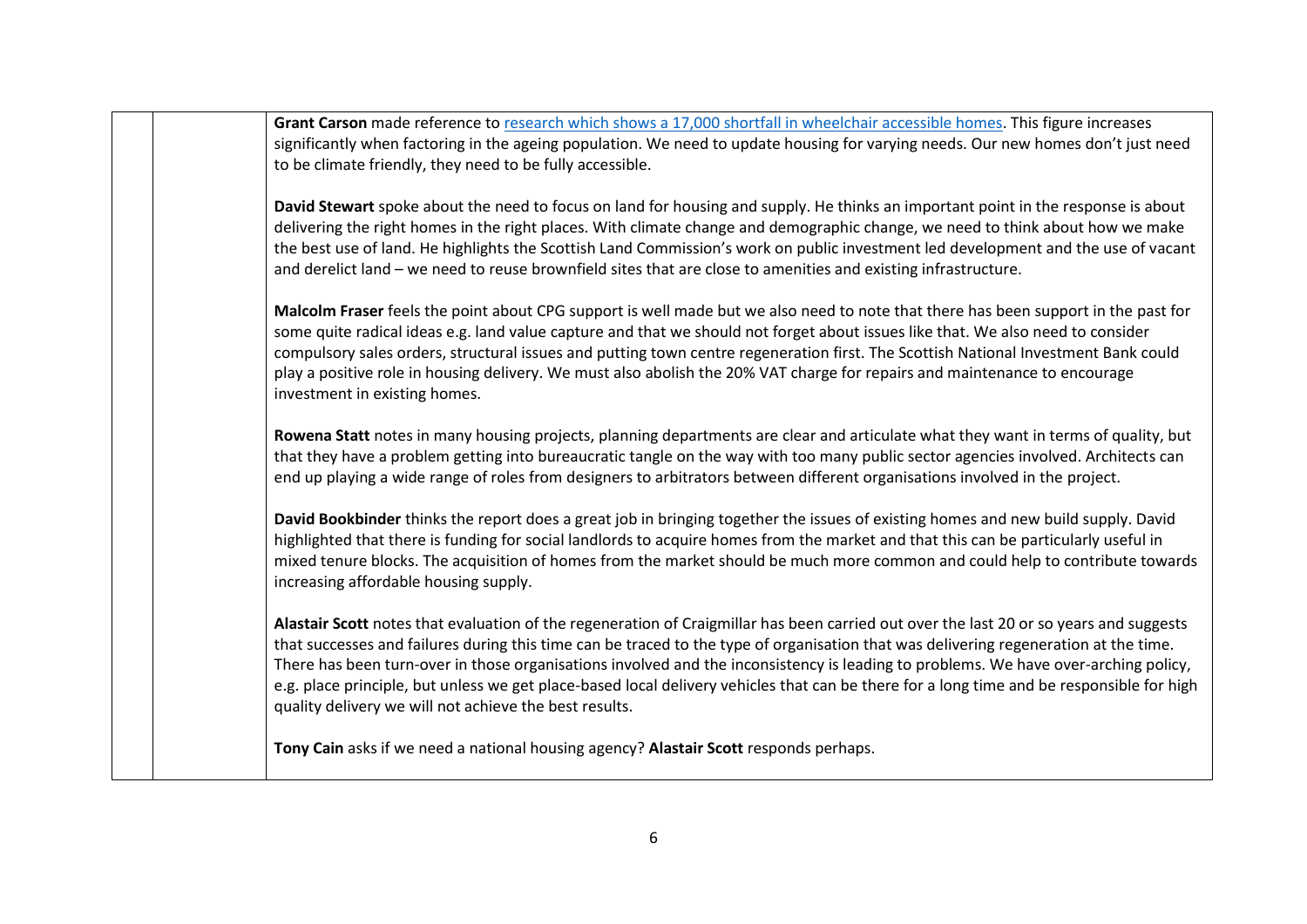|    |                                                | Andy Wightman MSP asks if Graham Simpson MSP has any comments on the report. Graham Simpson MSP notes that the report is<br>very comprehensive. Although not everyone has signed up there are a good number of people and he is happy something has been<br>produced by the CPG. He states the reason we held a joint meeting was to get more MSPs along but this has not transpired and<br>requires further consideration.<br>Ashley Campbell gives updates on next steps of the report. Every single member of the housing CPG was invited to become a part of<br>this group if they wanted. We got quite a good proportion of different sectors and at the end of the report in an appendix there is a<br>list of groups who took part. The intention is to publish the report and submit it as part of the Housing to 2040 consultation.<br>Action: CPG members can send their own responses to the Housing to 2040 consultation to Jenny Galbraith/Ashley Campbell to be<br>circulated to the rest of the CPG.                                                                                                                                                                                                                                                                                                                                                                                                                                                                      |
|----|------------------------------------------------|------------------------------------------------------------------------------------------------------------------------------------------------------------------------------------------------------------------------------------------------------------------------------------------------------------------------------------------------------------------------------------------------------------------------------------------------------------------------------------------------------------------------------------------------------------------------------------------------------------------------------------------------------------------------------------------------------------------------------------------------------------------------------------------------------------------------------------------------------------------------------------------------------------------------------------------------------------------------------------------------------------------------------------------------------------------------------------------------------------------------------------------------------------------------------------------------------------------------------------------------------------------------------------------------------------------------------------------------------------------------------------------------------------------------------------------------------------------------------------------|
| 5. | <b>Age Scotland</b><br><b>Survey</b><br>update | <b>Age Scotland Survey update</b><br>At the Housing CPG meeting on 18 December, Caroline Rooks informed the group that Age Scotland was conducting a survey of how<br>well older people (aged 55+) are living in their homes. While results are still being analysed, Age Scotland agreed to give a short<br>update to the group and highlight any emerging findings.<br>Caroline Rooks notes the following regarding the survey:<br>The survey was targeted at people in Scotland aged 55 or over and how they felt about their housing and their future in their<br>current home. It was also asked how they felt about energy efficiency and sense of community and loneliness.<br>There were 1,231 responses - 471 on paper and 760 online - an increase in digital participation in comparison to previous<br>$\bullet$<br>surveys.<br>Half of the online responses where from 55-65 age group and half of paper responses were from those over the age of 75.<br>Found almost half respondents considered themselves to have a long-term health problem and a smaller proportion had a<br>disability.<br>Majority of respondents were generally satisfied with heating. Yet some people with disabilities or with health problems were<br>dissatisfied.<br>The majority of respondents considered their home to be fairly suitable or suitable for current needs. But a proportion of<br>those with a disability and/or long-term health problem felt their home was not suitable. |